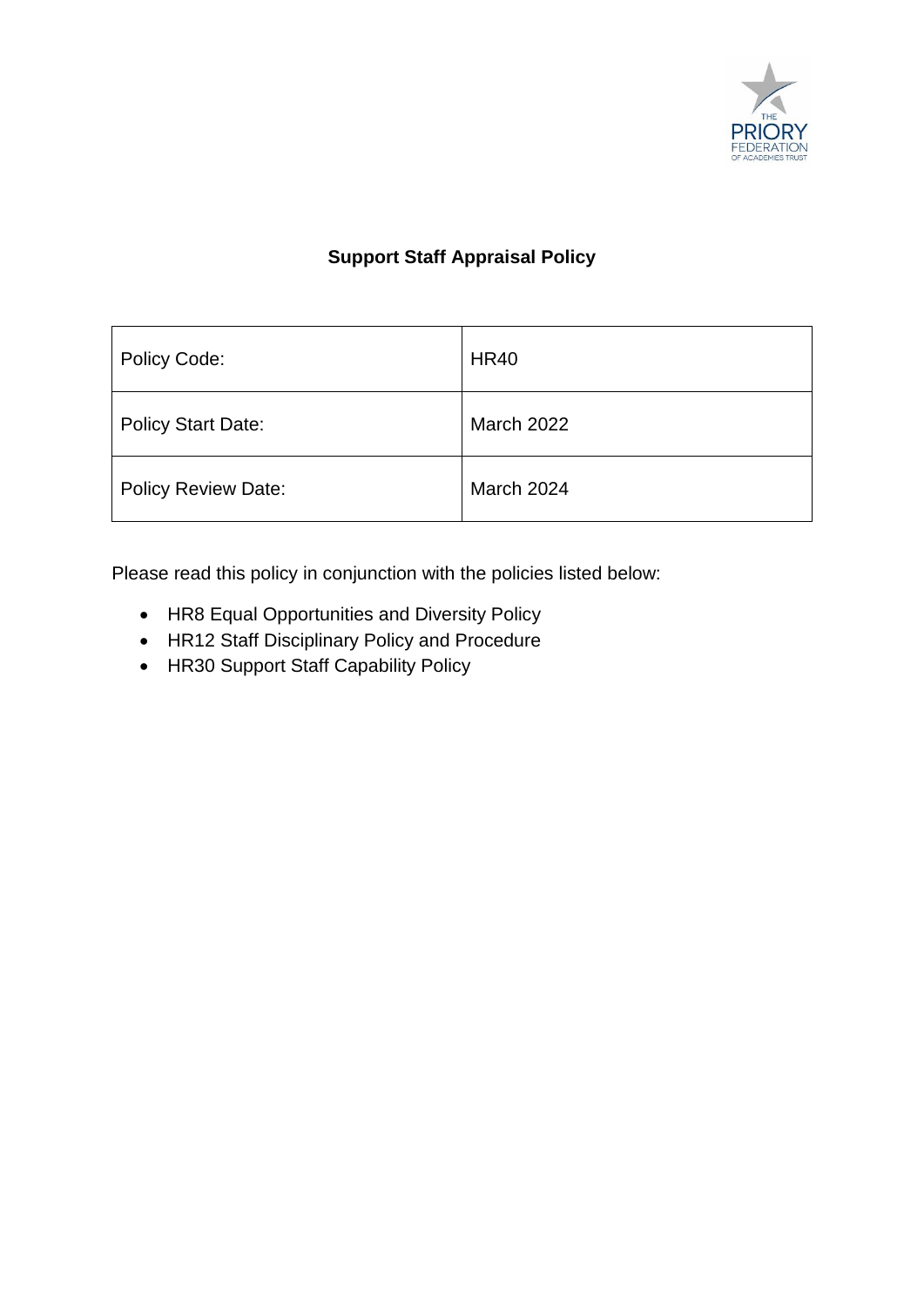

#### **1 Policy Statement**

- 1.1 This policy shall apply to all Support Staff of The Priory Federation of Academies Trust (The Trust). It does not apply to those on contracts of less than one term or any external agencies that the Trust may use.
- 1.2 This policy sets out the framework for a clear and consistent assessment of the overall performance of all support staff within the Trust by supporting their development within the context of the Trust's development plans.
- 1.3 References to the Trust or Academy within this policy specifically include all primary, secondary and special academies within the Trust, as well as the Early Years setting at the Priory Witham Academy, Priory Apprenticeships and Lincolnshire SCITT.
- 1.4 This policy does not form part of any member of staff's contract of employment and it may be amended at any time.
- 1.5 The Trust is committed to leading a healthy organisation, which includes a commitment to and promotion of emotional wellbeing and mental health. Therefore, all Trust policies and procedures ensure this commitment is incorporated in order to support all staff and students. Members of staff are encouraged to speak to their Line Managers if they feel any part of this policy would affect their emotional wellbeing and mental health. Any such comments should be passed to the Trust's HR department (via [FederationHR@prioryacademies.co.uk\)](mailto:FederationHR@prioryacademies.co.uk) for appropriate consideration at the next available point in the policy review cycle.

#### **2 Roles, Responsibilities and Implementation**

- 2.1 The Pay, Performance and HR Committee has overall responsibility for the effective operation of this policy and for ensuring compliance with the relevant statutory framework. This committee delegates day-to-day responsibility for operating the policy and ensuring its maintenance and review to the Director of Human Resources.
- 2.2 Leaders and Managers have a specific responsibility to ensure the fair application of this policy and all employees are responsible for supporting colleagues and ensuring its success.

### **3 Aims**

3.1 Appraisals within the Trust will be a supportive and developmental process designed to ensure that all support staff have the skills and support they need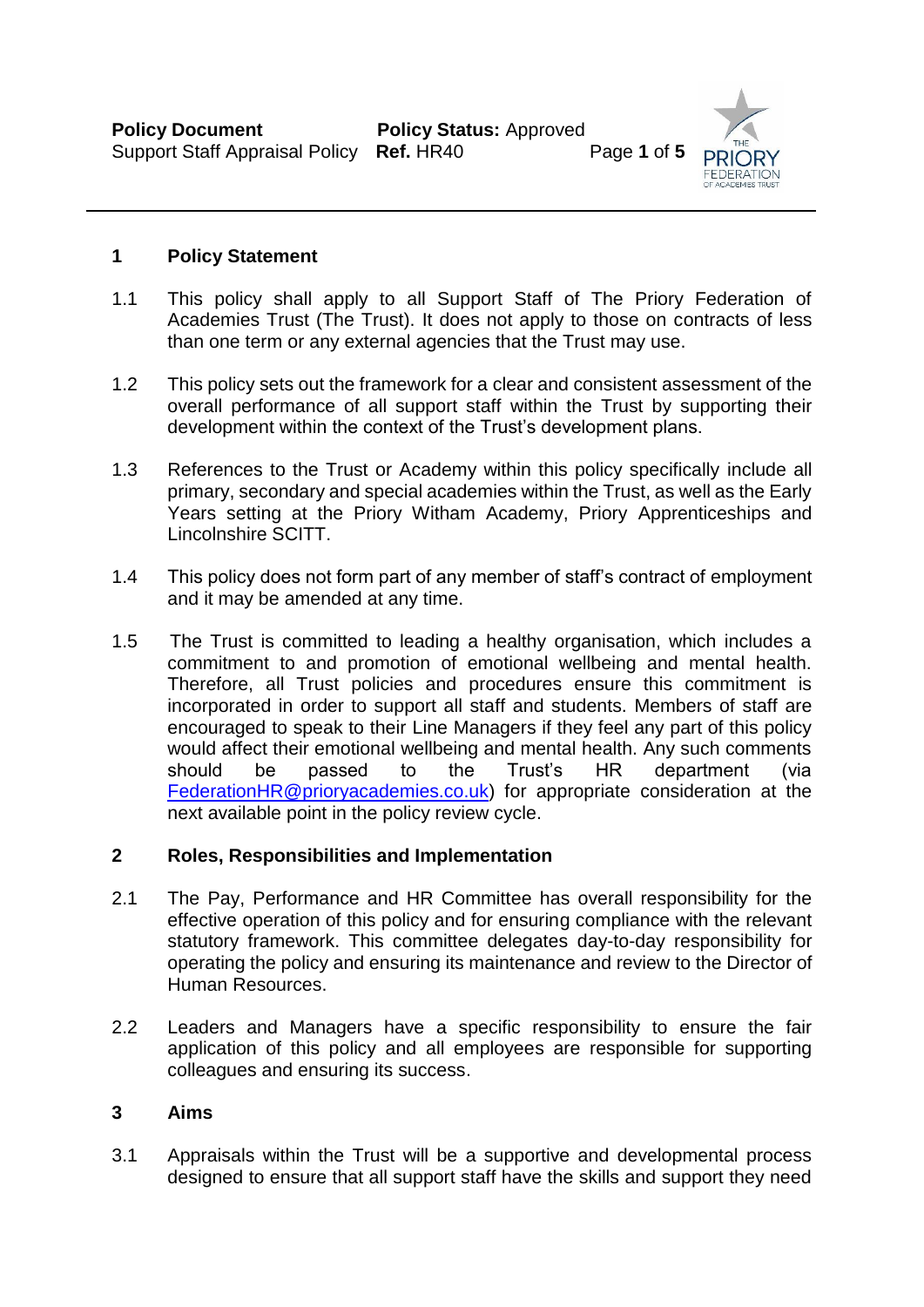

to carry out their role effectively. It will help to ensure that employees are able to continue to develop and improve their professional practice, whilst recognising how they can contribute to the wider work of the Trust.

3.2 This process for support staff is not monetary and no automatic increment is included. It should be used to review an employee's performance and make future plans and is also an opportunity to highlight any learning and development requirements.

### **4 Support Staff Appraisal Period and Structure**

- 4.1 The support staff appraisals will occur on an annual basis and will commence on the 1st September of each academic year. All appraisals will need to be conducted and completed by 31st October each year. Appraisal forms will be shared with all support staff via their iTrent Employee Self Service and guidance will be shared with the relevant Line Managers to ensure that appraisals are conducted within the timeframes outlined in this section.
- 4.2 The Academy PA/Line Manager should contact their employees to arrange the appraisal meetings. For Central Services, staff, the meeting may be arranged by the Human Resources department.
- 4.3 The appraisal form should be completed and saved by the appraisee five days before their appraisal meeting.
- 4.4 The appraisal meeting will be a face-to-face meeting and be held in private, unless otherwise agreed. The Trust is fully committed to ensuring that all those conducting appraisals are provided with the appropriate training required.
- 4.5 There is no required length of time for an appraisal; however, the Trust expects enough time to be given to ensure all objectives are discussed; this would generally be expected to take an hour.
- 4.6 Support staff who would like to change their appraiser, on professional grounds, are expected to explain their concerns to the Head of Academy/Service Lead. This request must be made in writing and, should there be reasonable and/or justified circumstances, an alternative appraiser may be appointed. If this request is rejected, the appraisee will be advised in writing. Support staff can only request an alternative appraiser once in the appraisal period.

#### **5 Objectives**

5.1 The Trust sets three objectives for all support staff and personalised approaches to meeting these objectives will be set. The standard objectives set by the Trust are: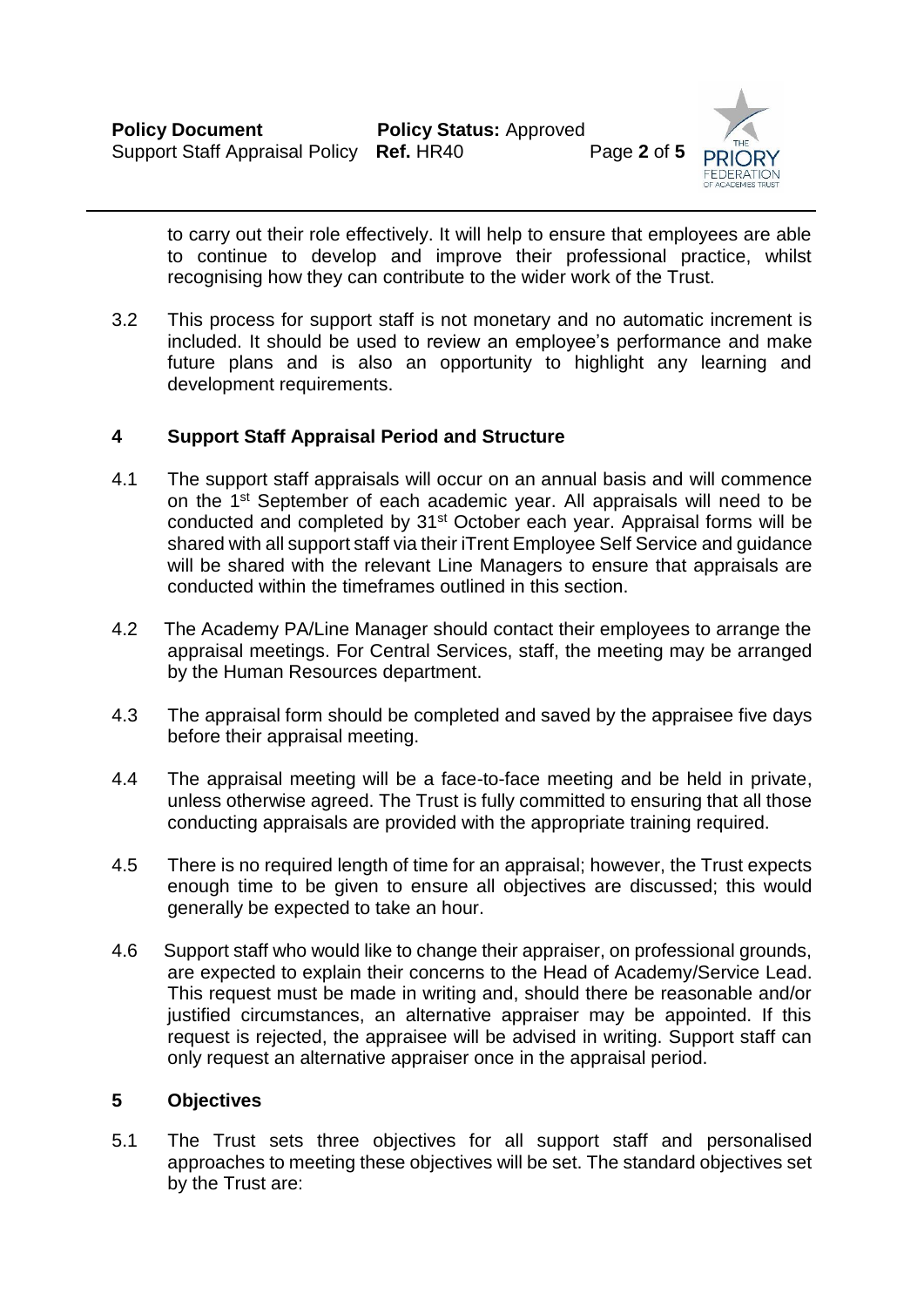

- To deliver the duties of your role effectively, efficiently and with impact.
- To ensure you have an impact on the wider life of the academy or Trust.
- To identify and undertake professional development to improve your effectiveness.
- 5.2 The objectives contribute to the improvement of the Trust's provision and performance and appraisers will, therefore, be expected to align individual approaches to meet objectives with the Trust's priorities.
- 5.3 The approaches to meeting objectives will be specific, measurable, achievable, realistic and time bound and will be appropriate to the employees role and level of experience.
- 5.4 The Trust has a duty to have a regard to the work life balance of all employees and the objectives will reflect this.
- 5.5 Objectives may be revised if the role/responsibilities/personal circumstances of the employee changes during the appraisal period. In addition, if an employee is absent for a significant period of time during the appraisal period, due to maternity leave or ill health, the Trust is committed to ensuring that the individual does not suffer any detriment as a result. In these circumstances, the appraisal outcome may be based on the performance outcome from the previous 12 months.
- 5.6 The appraiser and the appraisee should aim to agree the objectives, but if that is not possible, the appraiser will determine the objectives.

# **6 Reviewing Procedure**

- 6.1 There will be no formal observation; observation of the appraisee's work will be seen through the output of the work on a daily basis during the appraisal period.
- 6.2 Following the appraisal process, if there is a particular area of the employee's work that requires attention, appropriate action will be taken under the Support Staff Capability Policy.

# **7 Development and Support**

7.1 Appraisals are a supportive process, which are used to identify any opportunities for continuing professional development (CPD). The Trust wishes to encourage a culture in which all employees take responsibility for improving their skills through appropriate professional development.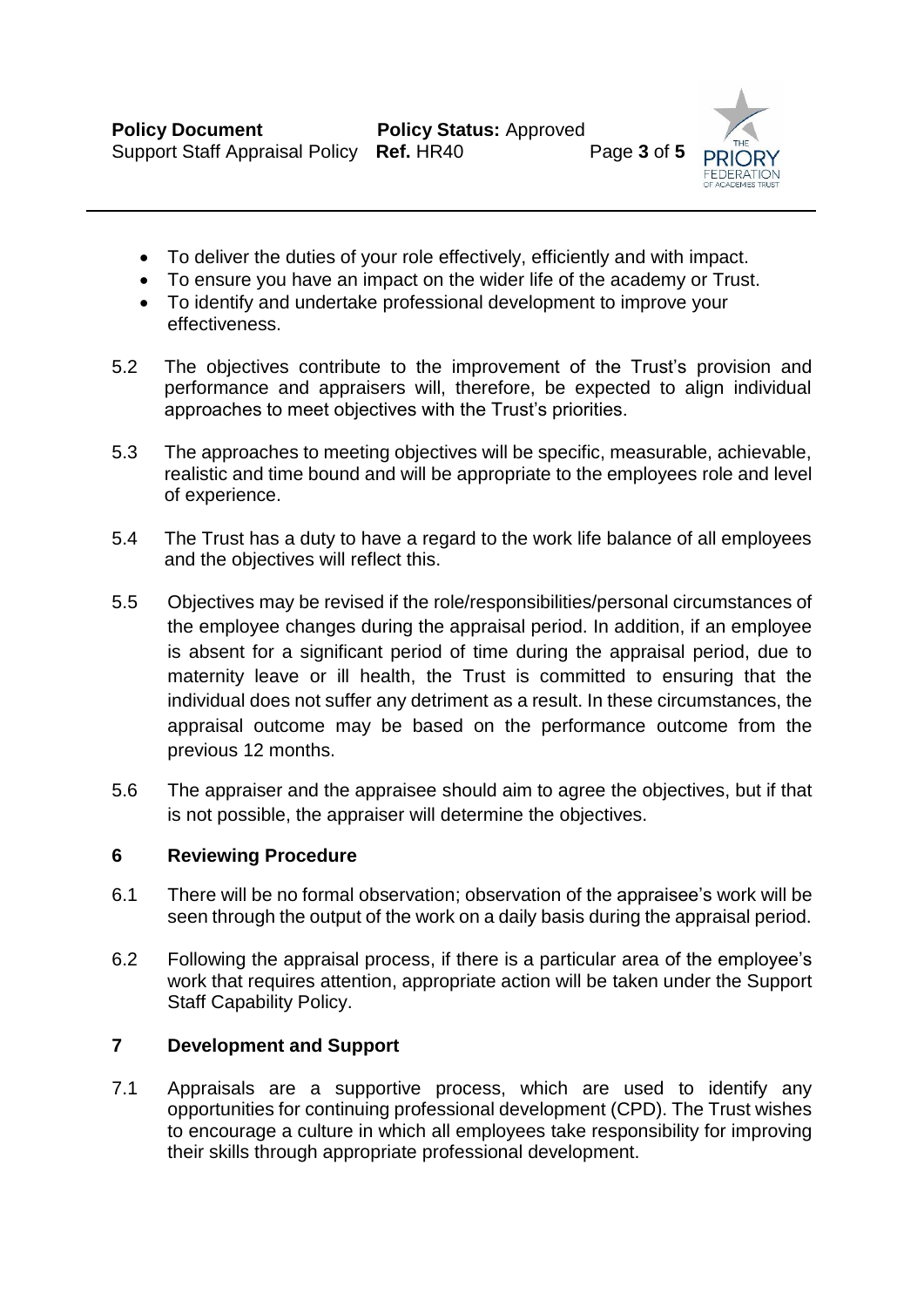

# **8 General Principles Underlying This Policy**

8.1 Confidentiality

 The appraisal process and the supporting documentation will be treated with strict confidentiality at all times. However, the desire for confidentiality does not override the need for Headteachers/Service Leads and the Trust to qualityassure the operation and effectiveness of the appraisal system. Only those who need access to such information will be granted access, to enable them to discharge their responsibilities as directed by the Trust. Trust expects all those involved in a member of staff's appraisal to keep all subject matters confidential in respect of the individual. Any breaches of this confidential agreement may be liable to action under the Trust's Staff Disciplinary policy.

8.2 Consistency of treatment and fairness

In its oversight of the appraisal system, the Trust is committed to ensuring consistency of treatment and fairness and to abide by relevant equality legislation including the duty to make reasonable adjustments for disabled employees. The Governing Body is aware of the guidance on the Equality Act 2010 issued by the Department for Education.

# **9 Policy Change**

9.1 This policy may only be amended or withdrawn by The Priory Federation of Academies Trust.